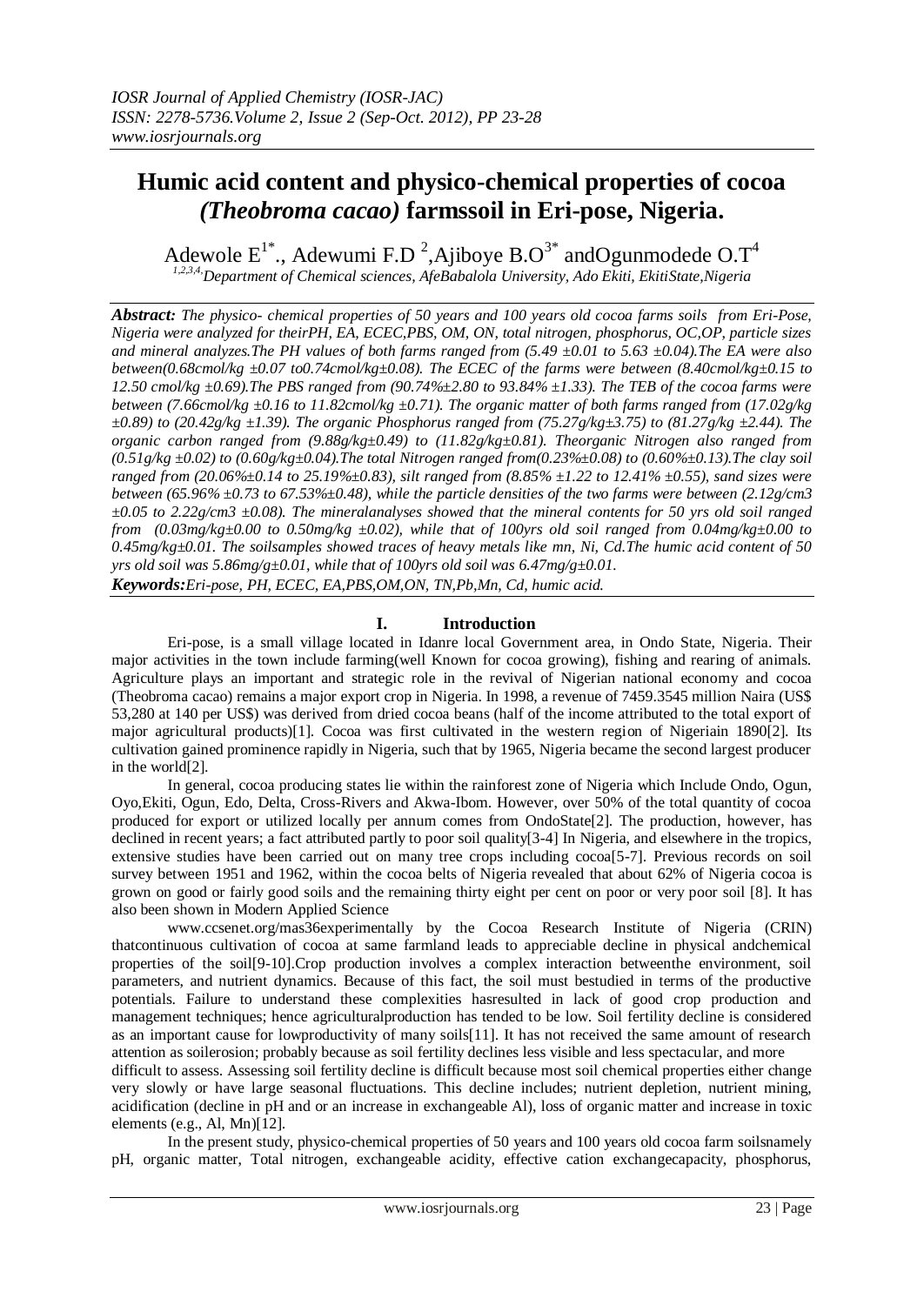moisture content, total exchangeable bases, mineral elements, organiccarbon and organic phosphorus will be examined.

## **II. Methodology**

# **Study Area**

50 years and 100 years cocoa farms were selected in Eri-pose, in July, 2010, these old cocoa farms were selectedbecause they are the predominant cocoa farms in the area and the armlet being one of the largestarea that produces cocoa in Ondo state.

### **Sampling**

Sampling design was based on two principles: first, the need to spread sample sites objectivelyover the study area and second, the need to ensure that plant and site characteristics areadequately depicted. The entire plantation at each farm was divided into three plots from each ofwhich samples were collected. Soil samples were collected from sampling depth of 0–10cm. The sampling was restricted to the zone because the zone provides the bulk of plant nutrients [13]. Samples were collected inside labeled polythene bags and random sampling technique was chosen.

#### **Sample Treatment and Analysis**

Soil samples were air-dried, sieved, mixed together and analyzed in the laboratory using standardtechniques. Particle size composition was obtained by hydrometer method [14]. Soil pH wasdetermined in water [15], Organic carbon content was found by the modified  $K_2Cr_2O_7$  digestionofWalkley-Black method[16]. The cation exchange capacity (CEC) was determined by addingthe 1 M KCl extractable acidity to cations  $(Ca^{2+}, Mg^{2+}, Na^+, K^+)$  exchanged by neutral 1 MNH<sub>4</sub>C<sub>2</sub>H<sub>3</sub>O<sub>2</sub> (pH 7) as described in Thomas[17]. The K<sup>+</sup> and Na<sup>+</sup> were measured with flamephotometer while the Mg<sup>2+</sup> and Ca<sup>2+</sup> were determined with atomic absorption spectrophotometer.The exchangeable acidity was determined by titration and the effective cation exchange capacity(ECEC) was obtained by summation of exchangeable cations, exchange acidity. The percentagebase saturation was done by calculation. The mineral analysis was done by soaking the soil indilute water and Atomic Absorption Spectroscopy machine was used, total nitrogen wasdetermined using digestion methods.[16]. The analyses were done in triplicate.

## **III. Results And Discussion**

The physico- chemical properties of the two different cocoa farm soils were analyzed. The PHvalues of 50 years old cocoa farm (5.49±0.01) was lower than that of 100 years old cocoafarm(5.63±0.04). The effect of soil pH is profound on the solubility of minerals and nutrients andit is regarded as a useful indicator of other soil parameters and favours the growth of microbes in the soil. [18]. Particularly, it provides usefulinformation about the availabilities of exchangeable cations (e.g  $Ca^{2+}$ ,  $Mg^{2+}$ , K<sup>+</sup>, e.t.c) in soils. The PH values of both farms showed that the soil contains more exchangeable cations. Theexchangeable acidity( EA) of 50 years old cocoa farm(0.74cmol/kg  $\pm$ 0.08) was higher than that of100 years old cocoa farm (0.68cmol/kg $\pm$ 0.07). The effective cation exchange capacity(ECEC)of 50years old cocoa farm(8.40cmol/kg±0.15) was lower than that of 100 years old cocoafarm(12.50cmol/kg±0.69).The ECEC is a summation of total exchangeable bases andexchangeable acidity. It is highly needed for the estimation of contaminant transport potentialand sorption capacity for any soil location i.e. the total number of cations it can retain on itsadsorbent complex at a given pH..The presence of these high values of ECEC indicates thepresence of less clay and high organic matter. The percentage base saturation of 50 years oldcocoa farm (90.74%  $\pm$ 2.80) was lower than that of 100 years old cocoa farm(93.84%  $\pm$ 1.33).Thetotal exchangeable bases of 50 years old cocoa (7.66cmol/kg $\pm$ 0.16) was lower than that of 100 years old cocoa farm  $(11.82 \text{cmol/kg} \pm 0.71)$ . These percentages are valuable indicators of the chemical richness ofthese locations, and will assist to determine the biological activity, the quality of its structureand reserves of nutrient element. The organic matter of 50 years old cocoa farm  $(17.02g/kg \pm 0.89)$  was lower than that of 100 years old cocoa farm(20.42g/kg±1.39). The level of organic mattersin soils influences a number of soil chemical and physical properties. The high organic mattercontent of 100years old and 50 years old cocoa farm in Eri-pose were responsible for the high yieldof cocoa, because of high decayed plants and animals. Organic matter is defined as a grouping of carbon containing compounds which have originated from living beings and been deposited on or within the earth's structural components. Soil organic matter includes the remains of all plant and animal bodies which have fallen on the earth's surface or been purposely applied by man in the form of organically synthesized pesticides. A fertile soil should contain from 2-8 percent organic matter [19].The organic Nitrogen of 50 years oldcocoa farm(0.51g/kg±0.02) was lower than that of 100 years old cocoafarm(0.60g/kg  $\pm$ 0.04). The total Nitrogen of 50 years old cocoa farm(0.23%  $\pm$ 0.08) was lowerthan that of 150 years old cocoa farm(0.60%±0.13), the total Nitrogen recorded in the twofarms were greater than 0.2% minimum requirement of nitrogen needed for plant growth andhigher than the world average nitrogen content(<0.15%)[20] .The organic carbon of 50 years oldcocoa farm(9.88g/kg±0.49) was lower than that of 100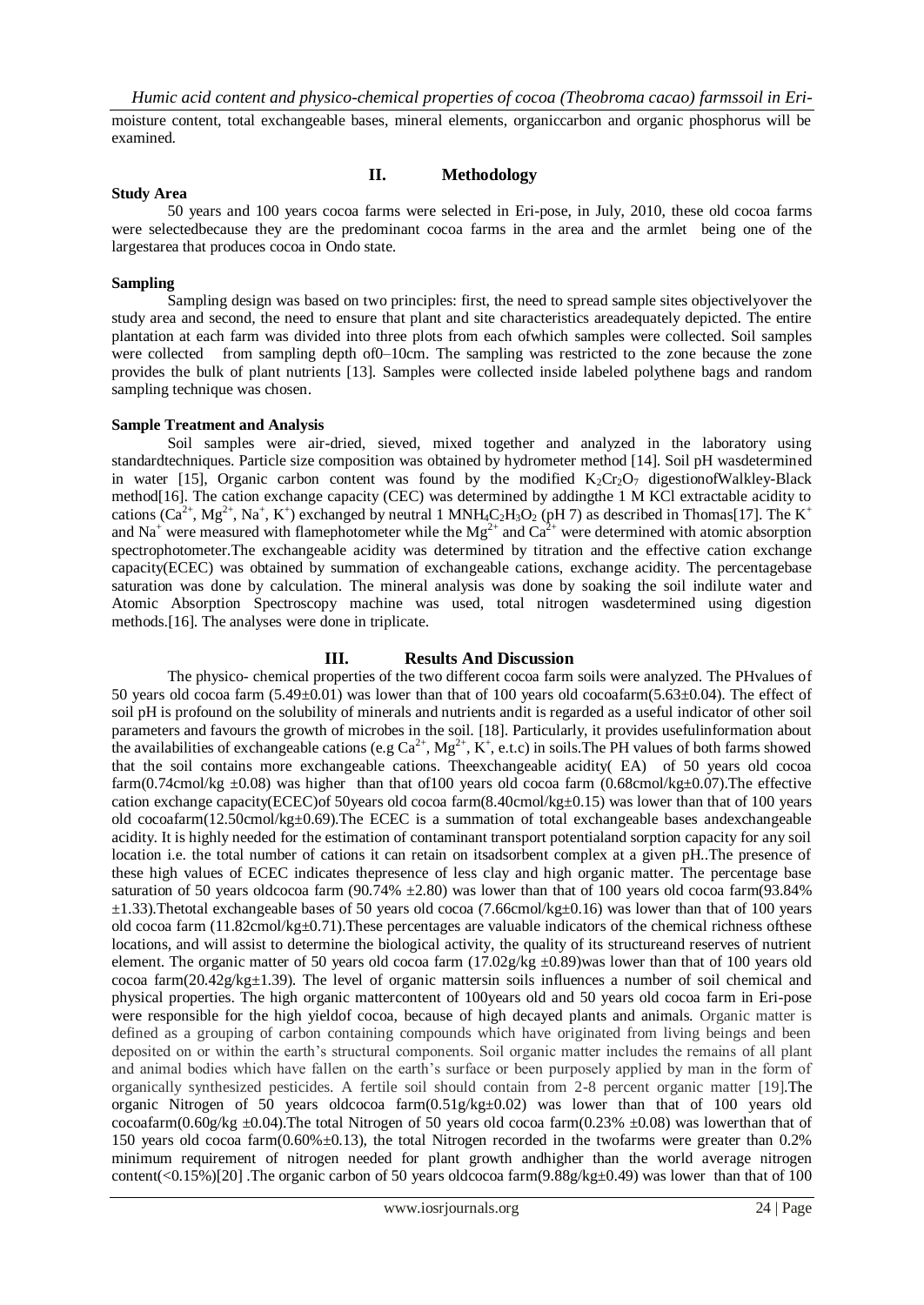# *Humic acid content and physico-chemical properties of cocoa (Theobroma cacao) farmssoil in Eri-*

years old cocoafarm $(11.82g/kg \pm 0.81)$ . The organic carbon content of a soil is a measure of valuable indication of the potential humic-chemistry of a soil [19].The organic Phosphorus of 50 years old cocoa farm  $(75.27g/kg±3.75)$  was lower than that of 100 years old cocoa farm $(81.27g/kg±2.44)$ . The clay soil of 50 yearsold cocoa farm(25.19% $\pm$ 0.83) was higher than that of 100 years old cocoa farm(20.06% $\pm$ 0.14). The silt of 50 years old cocoa farm  $(8.85\% \pm 1.22)$  was lower than that of 100 years old cocoafarm $(12.41\% \pm 0.55)$ . The sand of 50 years old cocoa farm  $(65.96\% \pm 0.73)$  was lower than that of 100 years old cocoa farm  $(67.53\% \pm 0.48)$ . However the soil contain significant percentage ofsand, in both farms. Soils composed small proportion of silt and clay don't compress (collapse)as they lose water. Such soils continue to have high permeability to oxygen during sub aerialexposure. Soils of intermediate grain size composition exhibit partial compression. Indeed,compressibility has been found to be linearly correlated to silt-clay content[20]. Thiscompressibility as experienced may be responsible for the high quality of cocoa in Eri-pose farms.The mineral element of of 50 years old cocoa farm were: Cu (0.04mg/kg±0.00),Fe(0.37mg/kg±0.01), Zn(0.46mg/kg ±0.01),Pb (0.00mg/kg ±0.00),Ni (0.03mg/kg  $\pm 0.00$ ,Cd(0.05mg/kg  $\pm 0.00$ ) and Mn (0.50mg/kg  $\pm 0.02$ ). The mineral element of 100 years old cocoafarm were: Cu (0.04mg/kg ±0.00), Fe (0.34mg/kg ±0.01),Zn (0.36mg/kg ±0.01),Pb(0.00mg/kg ±0.00),Ni (0.04mg/kg  $\pm 0.00$ ), Cd (0.06mg/kg  $\pm 0.00$ ) andMn(0.45mg/kg0.01). In addition to the major nutrients-Nitrogen, Phosphorus, and Potassium, plants require small amounts of "trace minerals" such as copper, zinc, iron and manganese, these trace minerals, among other vital functions, are indispensable to the enzymatic control of plant. These have contributed immensely to the high yield of cocoa beans in these two areas, and also significantly responsible for high yield of crops planted in the farms like Plantain and Cocoyam. Trace-mineral deficiencies in soil, are reflected in lowered essential mineral content of foods, are worldwide, the presence of trace quantity of heavy metals like cadmium and zinc isan indication that the soil may be toxic for planting food crops. [21] and the nearby streams ofwater may contain high level of contaminants [22].The humic acid content of 50 years old soil (5.86mg/g±0.01) was lower than that of 100years old cocoa farm soil(6.47mg/g±0.01). Humic acid functions as an important ion-exchange and metal-complexing (chelating) systems, also to improve the soil's water holding capacity. It helps create a desirable soil structure that facilitates water infiltration and helps hold water within the root zone. Because of their large surface area and internal electrical charges, it also functions as water sponges. These sponges like substances have the ability to hold seven times their volume in water, a greater water holding capacity than soil clays [19], Water stored within the top-soil, when needed, provides a carrier medium for nutrients required by soil organisms and plant roots. Available water is without doubt the most important component of a fertile soil. Soils which contain high concentrations of humic substances hold water for crop use during periods of drought [19], humic substances buffer (neutralize) the soil pH and liberate carbon dioxide. Humic substances function to buffer the hydrogen ion (pH) concentration of the soil, also liberate carbon dioxide  $(CO<sub>2</sub>)$  from calcium carbonates present within the soil. The released  $CO<sub>2</sub>$  may be taken up by the plant or it may form carbonic acids. And the carbonic acids act on soil minerals to release plant nutrients. These have contributed immensely to the high yield of cocoa beans and the beans are of high demand in all over the world being used for making many products like chocolates, beverages etc.



Fig1: A graph showing the mean of chemical properties of 50 and 100 yrs old cocoa farm soil.

Note: The green curve represent 100yrs old cocoa farm soil and Red curve represent 50 yrs old cocoa farm soil.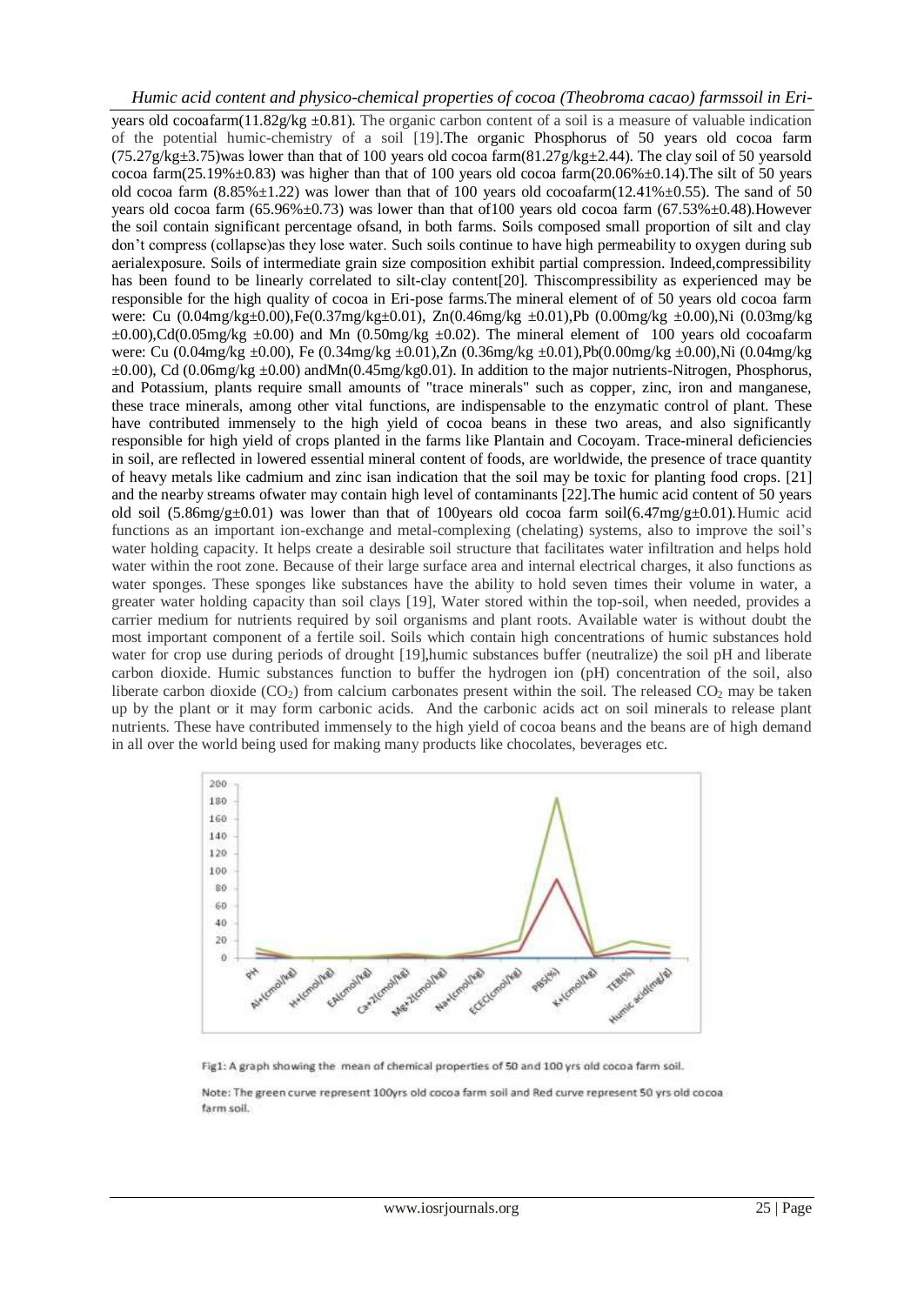

Fig.2: A graph showing the mean of chemical properties of 50 and 100 years old cocoa farm soil.



Fig.3 A graph showing the mean of physical properties of 50 and 100 years old cocoa farm soil.



Fig.4: A graph showing the mean of mineral analysis of 50 and 100 years old cocoa farm soil.

**Table 1: 95% Confidence for mean**

| Parameter                                   | Farm (yrs) | Lower bound | Upper bound | Minimum | Maximum |
|---------------------------------------------|------------|-------------|-------------|---------|---------|
| PH                                          | 50         | 5.46        | 5.52        | 5.47    | 5.52    |
|                                             | 100        | 5.61        | 5.65        | 5.61    | 5.65    |
| $Al^{+3}$ (cmol/kg)                         | 50         | 0.11        | 0.44        | 0.10    | 0.40    |
|                                             | 100        | 0.18        | 0.38        | 0.20    | 0.40    |
| $H^+(cmol/kg)$                              | 50         | 0.23        | 0.69        | 0.30    | 0.70    |
|                                             | 100        | 0.22        | 0.58        | 0.20    | 0.50    |
| $EA$ (cmol/kg)                              | 50         | 0.51        | 0.97        | 0.50    | 1.00    |
|                                             | 100        | 0.50        | 0.86        | 0.50    | 0.90    |
| $Ca^{2+}$ (cmol/kg)                         | 50         | 1.62        | 1.94        | 1.70    | 2.00    |
|                                             | 100        | 1.68        | 4.52        | 1.80    | 4.50    |
| $\overline{\text{Mg}^{2+}(\text{cmol/kg})}$ | 50         | 0.42        | 0.74        | 0.40    | 0.70    |
|                                             | 100        | 0.07        | 1.47        | 0.10    | 1.70    |
| $Na^+$ (cmol/kg)                            | 50         | 2.83        | 3.36        | 2.87    | 3.35    |
|                                             | 100        | 4.75        | 5.02        | 4.78    | 5.04    |
| $K^+$ (cmol/kg)                             | 50         | 2.04        | 2.36        | 2.05    | 2.41    |
|                                             | 100        | 3.04        | 3.22        | 3.03    | 3.23    |
| <b>PBS</b>                                  | 50         | 82.98       | 98.50       | 81.01   | 96.19   |
|                                             | 100        | 90.13       | 97.54       | 90.01   | 97.77   |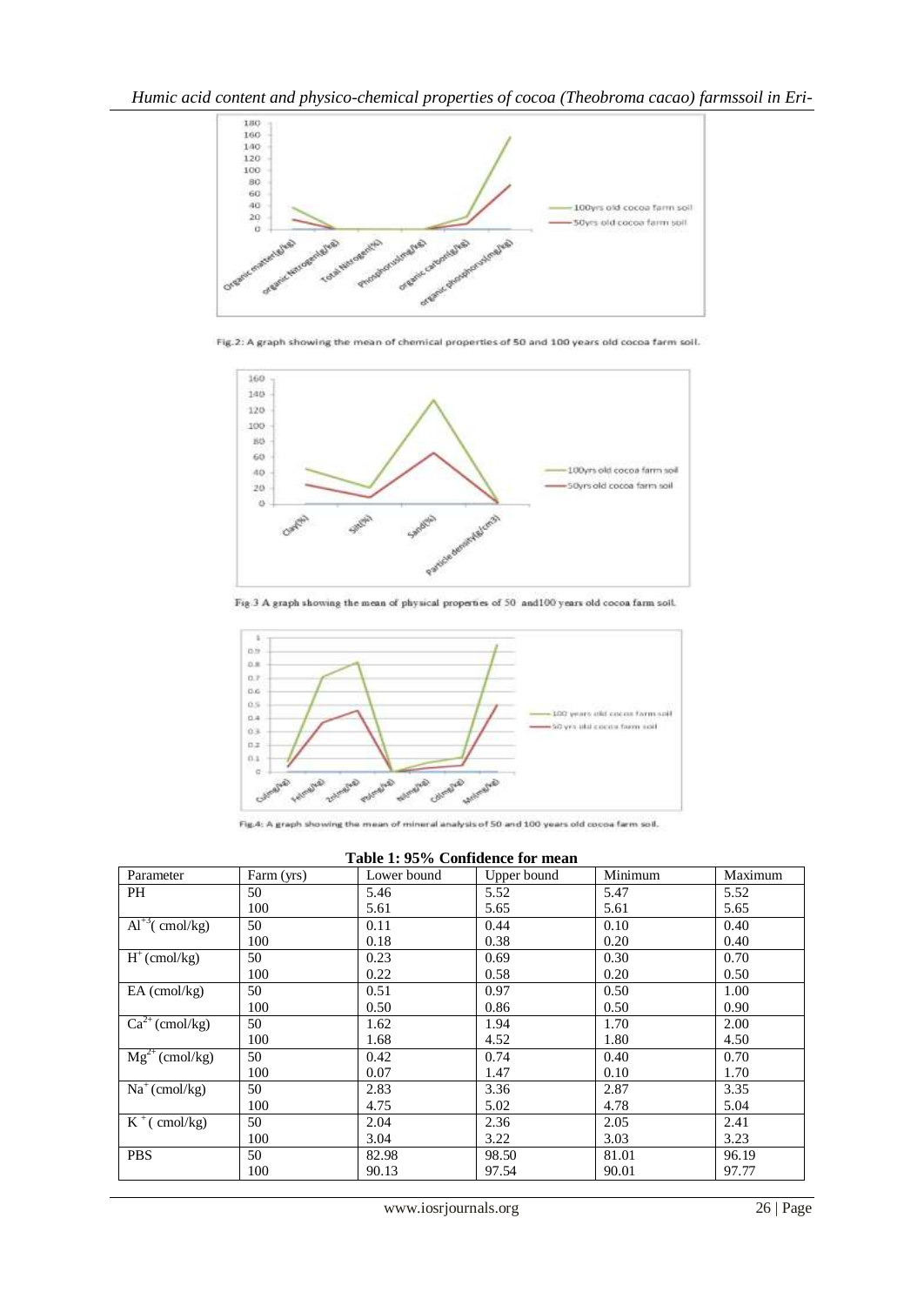*Humic acid content and physico-chemical properties of cocoa (Theobroma cacao) farmssoil in Eri-*

| Table 2: 95% Confidence for mean of chemical properties |            |             |             |         |         |  |  |
|---------------------------------------------------------|------------|-------------|-------------|---------|---------|--|--|
| Parameter                                               | Farm (yrs) | Lower bound | Upper bound | Minimum | Maximum |  |  |
| Organic                                                 | 50         | 14.68       | 19.37       | 14.65   | 18.60   |  |  |
| matter(g/kg)                                            | 100        | 16.55       | 24.30       | 15.38   | 23.30   |  |  |
| Organic                                                 | 50         | 0.45        | 0.56        | 0.43    | 0.54    |  |  |
| Nitrogen $(g/kg)$                                       | 100        | 0.48        | 0.71        | 0.45    | 0.68    |  |  |
| Total                                                   | 50         | 0.01        | 0.45        | 0.07    | 0.53    |  |  |
| Nitrogen $(\%)$                                         | 100        | 0.22        | 0.97        | 0.12    | 0.87    |  |  |
| Organic                                                 | 50         | 64.85       | 85.69       | 61.95   | 82.35   |  |  |
| Phosphorus                                              | 100        | 74.50       | 88.04       | 73.35   | 88.35   |  |  |
| (g/kg)                                                  |            | 0.50        |             |         |         |  |  |
| Total                                                   | 50         | 7.21        | 8.11        | 7.25    | 8.21    |  |  |
| exchangeable                                            | 100        | 9.84        | 13.80       | 9.98    | 13.76   |  |  |
| $bases$ (cmol/kg)                                       |            |             |             |         |         |  |  |
| <b>ECEC</b>                                             | 50         | 7.97        | 8.83        | 8.08    | 8.91    |  |  |
| $\text{cmol/kg}$                                        | 100        | 10.59       | 14.40       | 10.88   | 14.46   |  |  |

## **Table 3: 95% Confidence for mean of physical properties**

| Parameter                   | Farm (yrs) | Lower bound | Upper bound | Minimum | Maximum |
|-----------------------------|------------|-------------|-------------|---------|---------|
| Clay $(\% )$                | 50         | 22.89       | 27.49       | 23.84   | 27.22   |
|                             | 100        | 19.67       | 20.46       | 19.92   | 20.63   |
|                             |            |             |             |         |         |
| $Silt$ (%)                  | 50         | 5.46        | 12.24       | 6.43    | 11.77   |
|                             | 100        | 10.87       | 13.95       | 11.06   | 13.73   |
| Sand $(\%)$                 | 50         | 63.92       | 67.99       | 64.39   | 68.31   |
|                             | 100        | 66.19       | 68.86       | 66.35   | 68.31   |
| Particle                    | 50         | 1.98        | 2.27        | 1.99    | 2.23    |
| density(g/cm <sup>3</sup> ) | 100        | 2.00        | 2.43        | 1.97    | 2.39    |

## **References**

- [1] Central Bank of Nigeria (CBN). Annual report and statement of accounts for the year.Central Bank of Nigeria**.1998**, 7-9.
- [2] A.J. Adegeye. Production and marketing of cocoa in Nigeria, problem and solution. InProceeding of National seminar on Revolutionizing Nigeria's cocoa Industry, Ibadan,Nigeria.Modern Applied Science**1996**,Vol. 4,(5); May 2010 39
- [3] O Ajobo. Economic of cocoa production. In: Production of cocoa, coffee and tea in Nigeria.The Cocoa Board, Cocoa House, Ibadan, Nigeria.**1980**, 137-140.
- [4] N.E.Egbe. Soils and nutrition problems of cocoa, coffee, cashew and tea. In: Tree CropResearch, 2ndEdn, Cocoa Research Institute,**1989**, 28 – 38.
- [5] O.Ekanade. The Impact of Cocoa Cultivation on Soil Properties in South WesternNigeria.UnpublishedPh.D Thesis, University of Ife, **1989a,** 305.
- [6] O. Ekanade. *The International Tree Crops Journal*, **1985b** (3), 113-124.
- [7] O. Ekanade. *Biological Agricultural and Horticulture*, **1988,** (5), 155 167.
- [8] A.I. Smyth, R.F. Montgonery. Soil and land use in central Nigeria. Government Printer,Ibadan,Western Nigeria. **1962.**
- [9] T.I Omotoso. Boron nutrition problems of In: Proceeding V International Cocoa ResearchConference,Ibadan, Nigeria.**1965,** 312- 315.
- [10] T.I Omotoso. Soil aspect of cocoa rehabilitation in Nigeria. In: Cocoa Research Institute ofNigeria(CRIN) Annual Report,**1971/72**
- [11] , P.A. Sanchez. *Science*, **2002 ,**295, 2019–20
- [12 ] A.E Hartemink,. Soil Fertility Decline: Definitions and Assessment. Encyclopedia of SoilScience, **2006**,1618 1621.
- [13] Soil Survey Laboratory Staff. Soil survey laboratory methods manual. Soil SurveyInvestigation Report No. 41. **1992,** Version 1.0.USDA, Washington DC.
- [14] G.J Bouyoucos,. Estimation of Colloidal Material in Soils.Science ,**1962,** 64, 632.
- [15] HLS Tandon. Methods of analysis of soils, plants, water and fertilizers. Fertilizerdevelopment and consultation organization, New Delhi, India, **1999**,+vi, 144
- [16] D.W Nelson, , L.E Sommers. Total carbon, organic carbon and organic matter.**1996**, . 961–1010. In D.L.Sparks (Eds.) *Methods of soil analysis. Part 3.Chemical methods.*SSSA Book Ser.5. SSSA, Madison, WI.
- [17] G.W Thomas. Exchangeable cations. In A.L. Page et al. (2nd Edn.) methods of soilanalysis, Agronomical Monographs. 9. ASA and SSSA, Madison, WI. **1982,** 159–164
- [18] I.A. Ololade, I.R Ajayi, A.E Gbadamosi, O.Z Mohammed, A.G. Sunday .A study oneffects of soil physico-chemical Properties on Cocoa Production in Ondo State Modern AppliedScience Vol. 4, No. 5; **May 2010.**
- [19] Robert E. Pettit, "organic matter,humus,humate,humic acid, fulvic acid and humin
- [20] NC Brady. The nature and properties of soils.Macmillan pub.N.Y.**1990.**
- [21] B.K. Sharma. Environmental chemistry.
- [22] Vilas y. Sonwane, *J. Chem. Pharm. Res*. **2010**, 2 (5)-104-107.